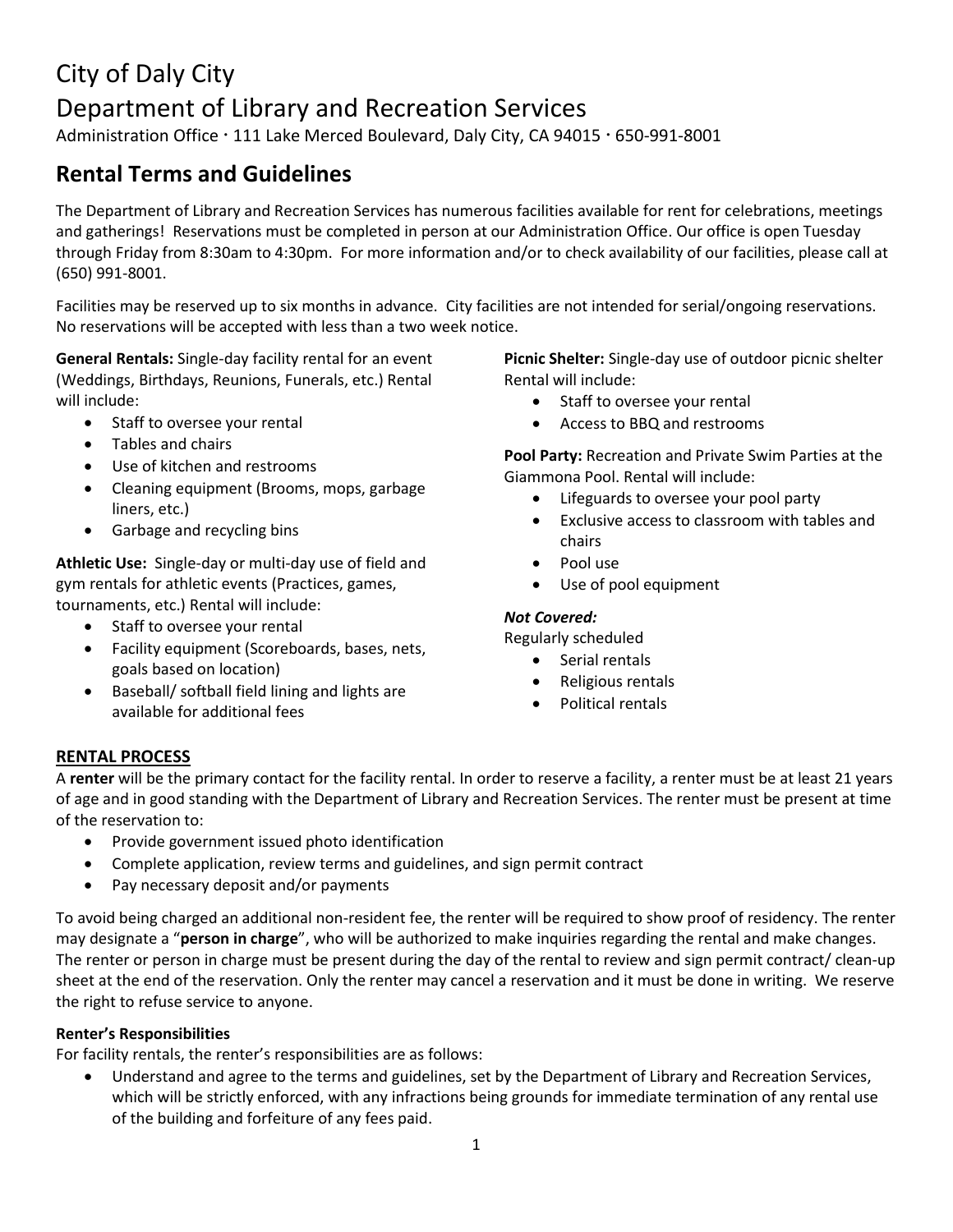- Complete all paperwork, including facility set-ups, and making all payments in a timely manner. Final payments must be paid at least two weeks prior to the rental date.
- Inspect the facility before and after your rental to ensure that all permit contract agreements have been met.
- Set up and break down of decorations. Remove all decorations at end of rental.
- Maintenance and clean-up of the facility during and after rental.
- Complete the mandatory clean-up of the facility (Sweep, spot mop, wipe tables and chairs).
- Recycle at least 85% of all cans, bottles, and clean cardboard.
- The renter is responsible for the actions of their guests and vendors.

#### *Renter will not misrepresent their rental as described at the time of application, or will risk the event being cancelled immediately and all fees forfeited. Renter may also be liable for any civil and/or criminal action arising there from.*

#### **Facility Attendant's Responsibilities**

During your rental, a facility attendant(s) will be present to oversee your rental. Their primary duties include:

- To enforce the Department's terms and guidelines.
- To open and close the facility at the agreed upon hours.
- Review the permit contract and clean-up checklist at the beginning and end of the rental.
- Set-up and break down tables and chairs.
- Walk through the facility, to check on the rental and for service.
- Supply renter with appropriate cleaning materials.
- Empty and replace garbage and recycle can liners.

The facility attendant is not there to perform physical labor for the renter, such as loading and unloading cars, making coffee, setting table for decorating. They are not allowed to accept "tips" or other gifts, to participate in your celebration, and/or to drink alcoholic beverages.

#### **RENTAL FEES**

The Department of Library of Recreation Services accepts the following forms of payments for rental deposit and fees:

- Cash
- **•** Printed Personal, Business or Cashier Checks
- Money Orders
- Credit Cards (Visa, MasterCard, Discover, American Express)

Even if your permit contract has been signed and dated, please note that the City reserves the right to adjust fees or cancel the reservation at any time.

#### **Deposit**

The rental deposit will hold your reservation, with the remaining fees due at a later date. The deposit may be refundable and will not be applied toward the final balance. The deposit must be paid by the renter, using cash or a personal form of payment (check, money order, or credit card). Deposit amounts are as follow:

| <b>DEPOSIT AMOUNTS</b>                             |        |
|----------------------------------------------------|--------|
| Pool Party                                         | \$250  |
| General Rental: 1 - 100 people                     | \$250  |
| General Rental: 101 - 200 people                   | \$400  |
| War Memorial/ Bayshore Gym Rental (up to 300       | \$800  |
| people)                                            |        |
| Pacelli Event Center Gym Rental (up to 500 people) | \$1000 |
| Athletic Use - Gym/ Field (Single Day/Multi-Day)   | \$400  |

For Athletic Use rentals, the deposit will cover a three month permit contract and may be transferable.

The refund of the deposit will be determined by representatives of the Department of Library and Recreation Services, provided that the renter has met the terms and guidelines. Failure to comply may result in a forfeiture of your deposit.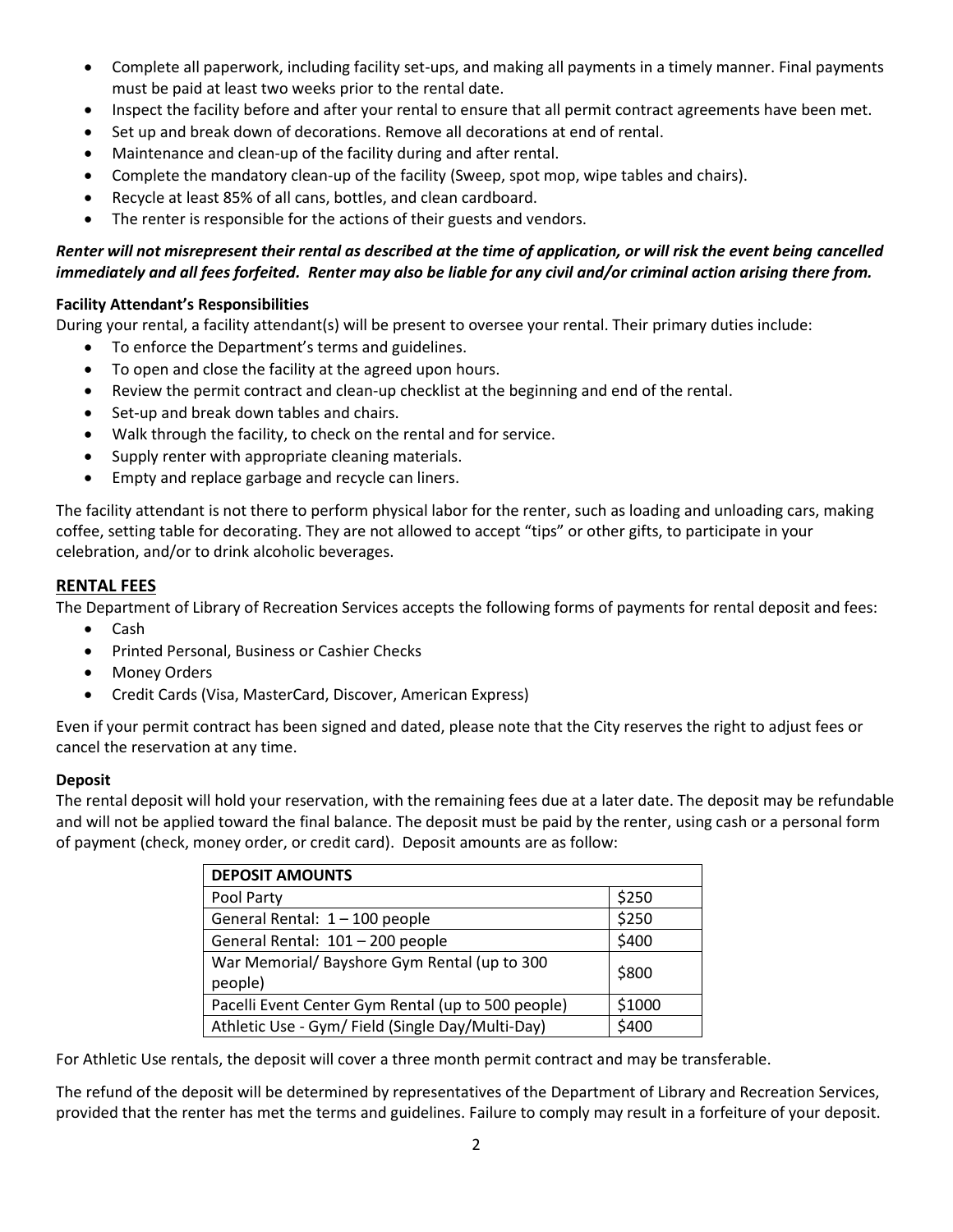The deposit will be refunded **no sooner than 45 days after the rental**.

- Deposits paid by cash or check will be refunded via a check from the City of Daly City. This check will be mailed to the address provided on the rental application. Review permit contract to ensure home address is correct.
- Deposits paid by credit card will be refunded n to the original credit card.

#### **Hourly Fee**

All rentals will have a required minimum number of hours. Most facilities require a four hour minimum for reservations. See fee schedule for minimum number of hours and hourly fee for each facility.

Please note the following:

- Any time required for decorating and preparing the facility by renter and/or vendors (caterer, DJ, etc.) should be considered when making a reservation. The time is chargeable and must be included on your reservation application.
- The last hour of your reservation time must be used for clean-up. Take this in account, as the facility attendant cannot extend the hours of your reservation for any reason.
- If your rental ends early, a refund will **NOT** be given for hours not used by renter.
- Facility attendant may not extend or modify hours the day of the rental.
- Renters that fail to exit the facility at the agreed time will forfeit their deposit.

#### **Standard Hourly Rate**

All Standard Hourly Rate (non-Daly City resident) renters will be charged an additional \$25 per hour fee on top of the Discounted Hourly Rate (for residents of Daly City only). Residents of Broadmoor and Colma are not considered residents of Daly City. PO Boxes are not allowed to define a resident of Daly City.

#### **Insurance Fee**

The insurance fee provides a one day "Certificate of Insurance" for the renter and the City's protection. A copy of the insurance certificate will be provided to you. This fee is non**-**refundable. Insurance fees are as follows:

| <b>INSURANCE FEES (*)</b>                      |          |  |
|------------------------------------------------|----------|--|
| <b>General Rental (including gym rentals):</b> |          |  |
| $\bullet$ 1 – 100 people                       | $$105 -$ |  |
|                                                | \$165    |  |
| $\bullet$ 101 – 500 people                     | $$140 -$ |  |
|                                                | \$200    |  |
| Athletic Use Rental - Gym/Field/Courts:        |          |  |
| $1 - 100$ people                               | \$215    |  |
| $101 - 500$ people<br>$\bullet$                | \$360    |  |

(\*) The final insurance fee for each general rental will be determined by whether alcohol will be served. Please see the "Alcohol" section page 6, for more information and restrictions in regards to serving alcohol.

#### **Custodial Fee** *(Gym Rentals Only)*

An additional mandatory non-refundable custodial fee is required for all gym rentals -- \$400 flat fee. This fee covers custodial staff to facilitate the clean-up of the gym at the end of your rental. Renters will only have to remove their belongings and ensure that guests and vendors are out of the facility by the agreed upon time. The facility attendant and custodial staff will wipe tables, sweep and spot mop. All or a portion of the rental deposit may be forfeited, should the facility be left in a condition that is beyond the scope of normal usage.

#### **Change Fee**

Any time there is an adjustment to the permit contract, it is considered a change. Renters may make one change at no charge on/or before the final payment due date; subsequent changes will incur a \$50 change fee.

Changes to the permit contract include adjusting the rental hours.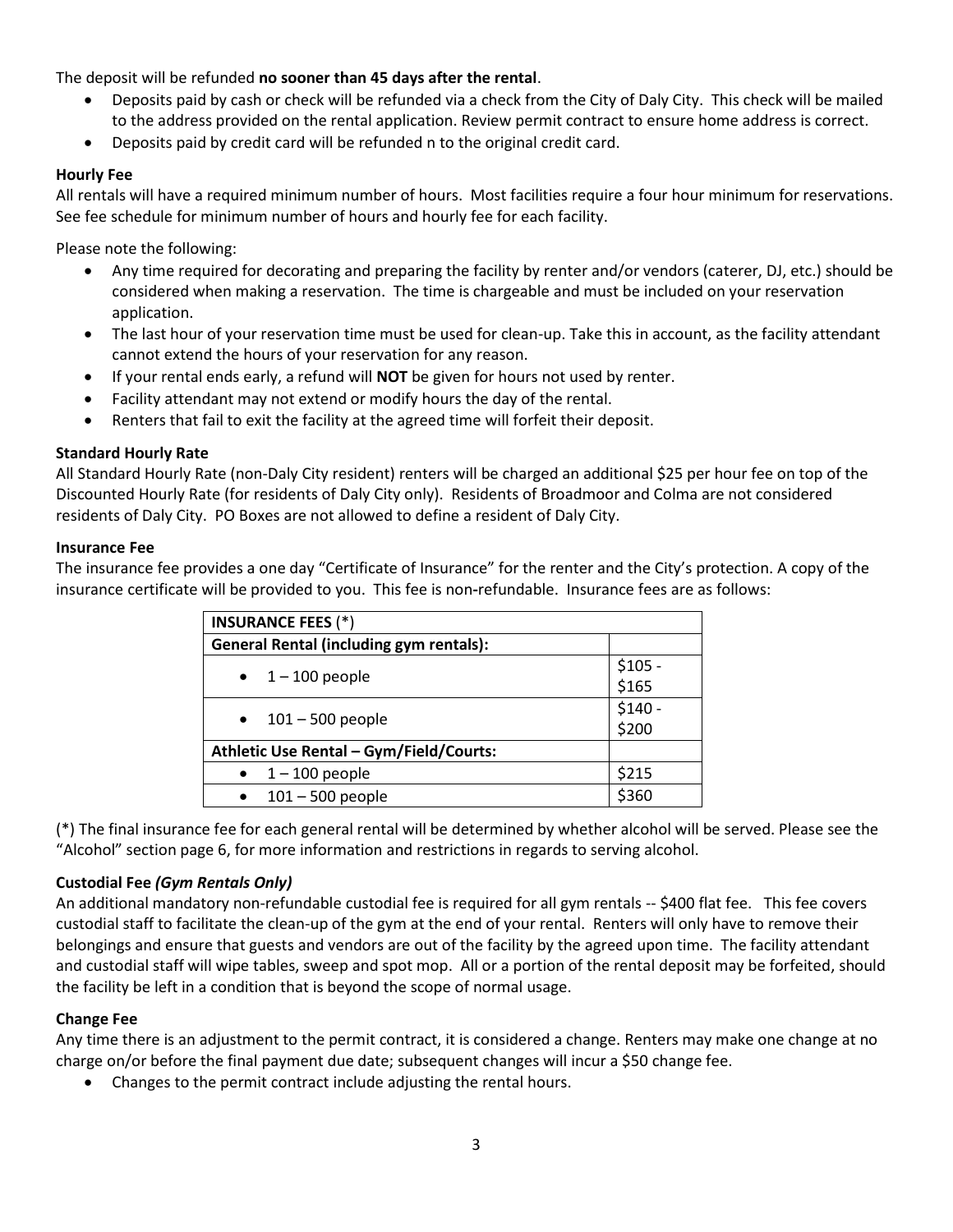- Changing the facility and/or date of rental will also be considered a change; however, if facility/ date change is made less than 30 days from the original rental date, an additional fee of \$100 will be assessed.
- Changing facility and/or date will not be allowed after the original final payment due date.

All changes must be made in writing by the renter or the person in charge listed on the facility rental application.

#### **Late Fee**

Your final balance must be paid in person at our administration office **two weeks prior your rental date**. Staff will note your final payment due date on your permit contract. Credit cards will not be automatically charged. Rentals not paid by final payment due date will incur a \$100 late fee, payable by cash or credit card only. **If the balance is not paid one week prior to rental date, reservation may be cancelled, and any fees paid may be forfeited.**

#### **Recycling Fee**

The facility attendant will evaluate that 85% of cans, bottles and clean cardboard have been recycled from the rental and not placed with garbage. If the renter fails to comply, a \$75 fee may be assessed.

#### **False Fire Alarm Fee**

If the fire alarm is set off for a false alarm, the renter will forfeit the deposit and may be responsible to pay a false fire alarm fee.

#### **Other Fees**

Additional fees may be required for other services at different locations. Examples may include additional staffing, field lining and lighting, Open Flame Permit (from Fire Department only) and more. Repair costs for damages to buildings, equipment or grounds are the responsibility of the group and/or individual signing for the use of the building above or beyond the refundable security deposit. Ask administration for more details.

#### **Non-Profit Rental Rates**

Internal Revenue Service recognized 501(c)(3) non-profit groups or organizations may qualify for a discounted hourly rate for <u>one discounted rental per calendar year</u>. To receive the discount, non-profit groups and organizations are required to provide our administration office with the following:

- A copy of their current non-profit status paperwork, such as a copy of their 501(c)(3) form.
- A letter on organization letterhead with a list of authorized agents. Only these agents will be allowed to make, change, or cancel reservations on the organization's behalf.

Daly City non-profit groups or organizations receive a 20% discount of the rental fees. All others receive a 10% discount.

#### **CANCELLATION POLICY**

A renter may cancel a reservation by submitting a request in writing to the administration office. Fees will assessed as follows: If a reservation is cancelled more than 30 days prior to the date of the rental, a \$100 cancellation fee will be deducted from the rental deposit and remaining fees will be refunded. If the renter cancels the reservation, less than 30 days prior to the event, \$250 from the deposit will be forfeited.

| <b>CANCELLATION FEES</b>                   | More than 30 Days  | Less than 30 Days |
|--------------------------------------------|--------------------|-------------------|
| Pool Party                                 | \$100              | \$250             |
| <b>Picnic Shelter</b>                      | <b>Full Refund</b> | No Refund         |
| General Rental (including gym rentals):    |                    |                   |
| $\bullet$ 1 – 100 people                   | \$100              | \$250             |
| $101 - 500$ people<br>$\bullet$            |                    |                   |
| Athletic Use - Gym/ Field (Single Day)     | \$100              | \$250             |
| Multi-Day Rental (General or Athletic Use) | \$100              | \$250             |

#### **Forced Closure/Cancellations:**

Field, picnic shelter, and pool party rentals cancelled due to inclement weather, maintenance, or other issues can be credited for future use or refunded.

 Inclement Weather Cancellations - When conditions are questionable, reservations must be confirmed by scheduled facility attendants on duty to obtain credit or refund.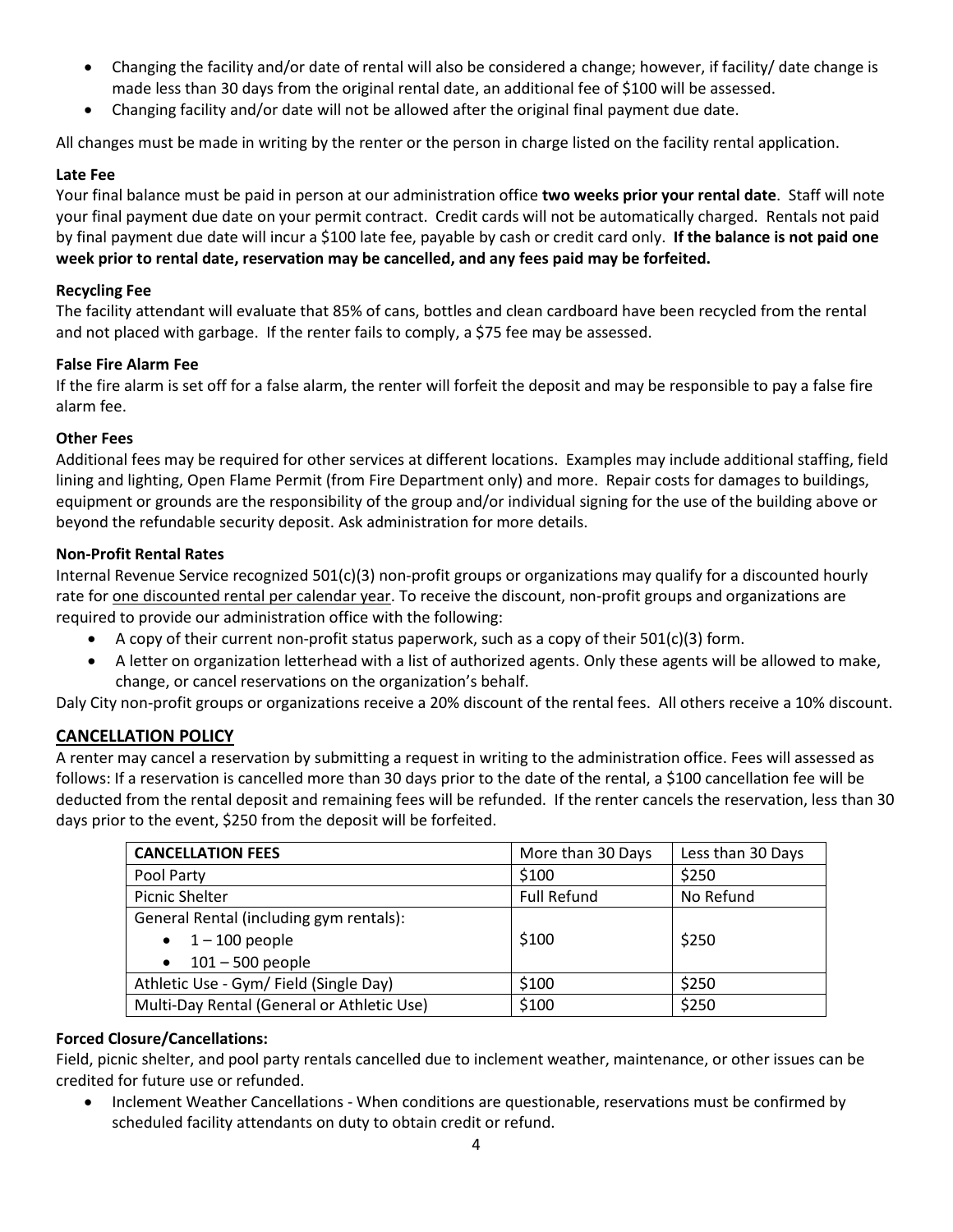#### **OTHER ITEMS TO CONSIDER**

#### **Facility Set-Up**

Facility Set-Up diagrams should be submitted by the final payment due date. Staff will set up the facility in accordance with safety rules and regulations, keeping walking paths and fire exits clear, or any other hazards that need to be addressed. Please schedule a visit to your rented facility to ask staff questions about the facility set up.

#### **Decorations**

Tables and chairs in the facility are used for various recreational activities and may show signs of wear and tear. It is suggested you consider using a table covering **(not provided)**. It is the renter's responsibility to clean off the tables and chairs at the end of the rental. Damage to the walls, floors, tables and chairs from your decorations may result in the forfeit of the deposit and/or additional charges. To reduce damage, use painter's tape to adhere decorations to the walls and windows.

#### **NOT ALLOWED:**

- Use of tacks, pins, nails, or tapes (other than painter's tape)
- Decorative Wax Candles (lit or unlit)
- Confetti

#### **Jump Houses**

Jump houses are allowed at some of our facilities. Please check Hall Rental Fee schedule for list of approved facilities before booking your jump house. If you are using a jump house, it is suggested that the vendor used has liability insurance of at least one million dollars and lists the City of Daly City as an additional insured. A copy of this policy needs to be submitted to our administration office. A generator will be required if you have a jump house.

#### **NOT ALLOWED:**

- Setting up jump houses on grass or synthetic fields
- Plugging in jump house equipment into the facility outlets

#### **Vendors (DJ, Musicians, Caterers, etc.)**

Hired vendors also fall under your permit contract agreement and need to exit the facility by the end of the rental hours, or renter will risk forfeiting the rental deposit.

- All music and dancing must stop during the clean-up or last hour of any rental.
- Appropriate music volume will be determined by facility attendant, and renter may be asked to reduce volume. If the renter fails to comply with this request, the renter may risk their rental being shut down and all fees forfeited.
- The Department is not responsible for any lost, stolen or damaged vendor equipment.
- Vendors will have access to kitchens during rental hours. Please note not all facilities offer full kitchens. Please ask administration for more details.
- Food vendors/caterers are expected to clean the kitchen. Any equipment and appliances used by vendors must be cleaned.
- Food trucks/ carts are allowed, however vendor may not sell directly to guests and/or the public. It is recommended the renter use a vendor with County of San Mateo health permits and a City of Daly City business license. Propane cook tanks are not allowed inside the facilities.

#### **NOT ALLOWED:**

- Fog machines are not allowed.
- Inappropriate behavior or language will be tolerated within City Facilities.

#### **Smoking**

Smoking shall be prohibited within the proximity of our facilities. This includes indoor and outdoor places within the City of Daly City, for example, parking lots, parks, playgrounds. (Municipal Code 8.36.030)

#### **Alcohol**